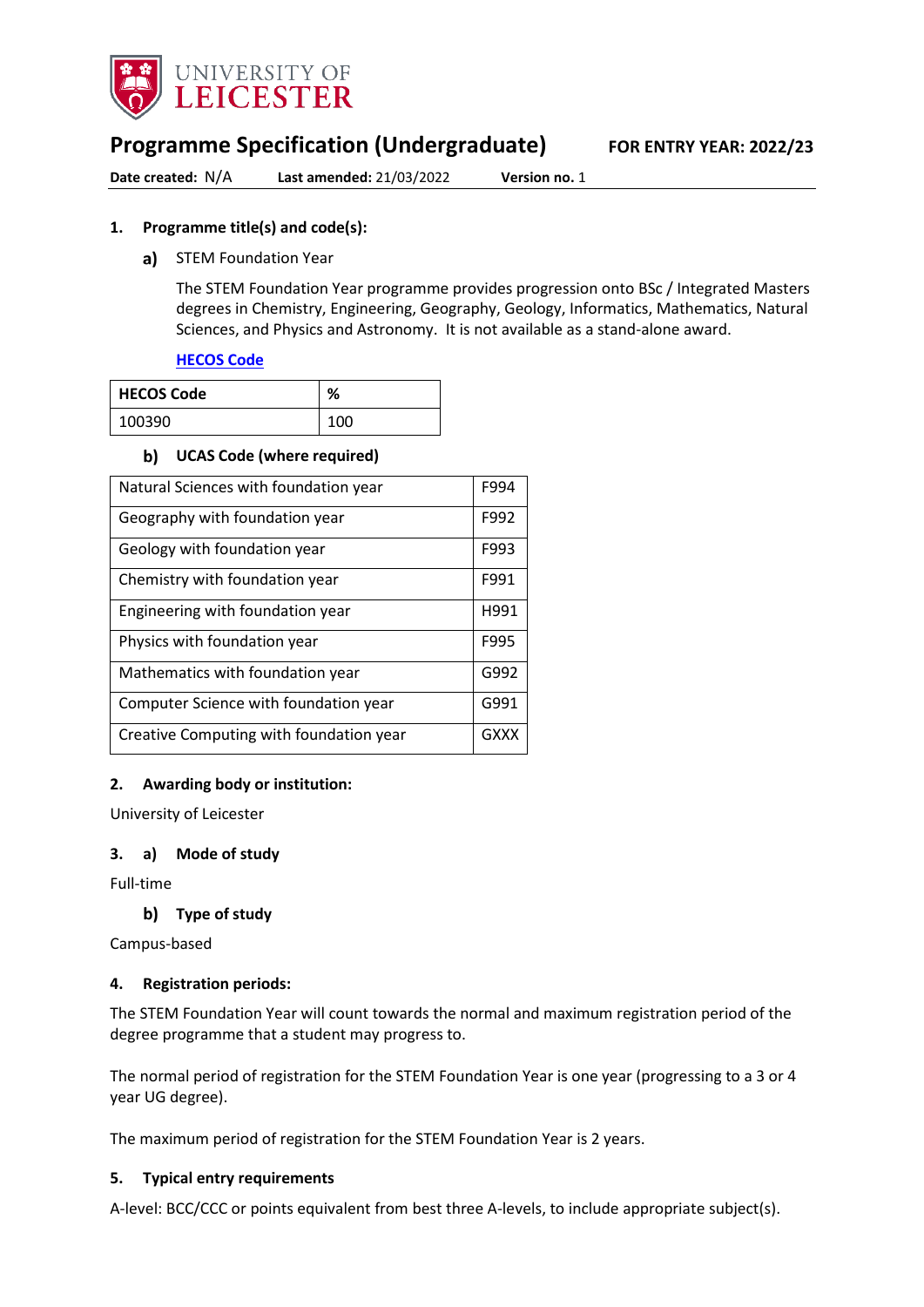BTEC Diploma: DDM in an appropriate scientific or engineering discipline.

Access to HE courses in Science and Engineering: 45 L3 credits, including 24 at Distinction.

The STEM Foundation Year is designed to provide a route to higher education for applicants who do not have the right entry requirements for first year entry of the undergraduate programmes.

#### **6. Accreditation of Prior Learning**

Not applicable

#### **7. Programme aims**

The programme aims to:

- Develop the professional attributes and study skills that will equip students to thrive in a undergraduate degree programme and beyond
- Enable students to progress to an appropriate undergraduate programme through the acquisition of discipline specific knowledge at the required standard

#### **8. Reference points used to inform the programme specification**

- QAA Benchmarking Statement
- Framework for Higher Education Qualifications (FHEQ)
- UK Quality Code for Higher Education
- University Learnin[g Strategy](https://www2.le.ac.uk/offices/sas2/quality/learnteach)
- [University Assessment Strategy](https://www2.le.ac.uk/offices/sas2/quality/learnteach)
- University of Leicester Periodic Developmental Review Report
- External Examiners' reports (annual)
- United Nations Education for Sustainable Development Goals
- Student Destinations Data
- Specification documents for various A-level mathematics qualifications
- Specification documents for various A-level science (Physics, Chemistry, Biology, Geography, Geology, Computer Science) qualifications
- Programme (and module) specifications from the following courses to which this foundation year provides progression

#### **9. Programme Outcomes**

Unless otherwise stated, programme outcomes apply to all awards specified in 1. Programme title(s).

#### **Discipline specific knowledge and competencies**

i) Mastery of an appropriate body of knowledge

| <b>Intended Learning</b><br><b>Outcomes</b>                                                            | <b>Teaching and Learning Methods</b>                                                                                                                                                      | <b>How Demonstrated?</b>                                                                                                                                          |
|--------------------------------------------------------------------------------------------------------|-------------------------------------------------------------------------------------------------------------------------------------------------------------------------------------------|-------------------------------------------------------------------------------------------------------------------------------------------------------------------|
| Students should have<br>knowledge of mathematics and<br>science to the appropriate A<br>level syllabus | Course texts and other specially<br>٠<br>prepared resources<br>Lectures, problem-solving<br>classes<br>Group work/peer learning.<br>٠<br>Regular coursework<br>Small group tutorials<br>٠ | Online core-learning exercises<br>$\bullet$<br>Coursework assessments<br>Scientific/technical writing<br>assessments<br>End of semester examinations<br>$\bullet$ |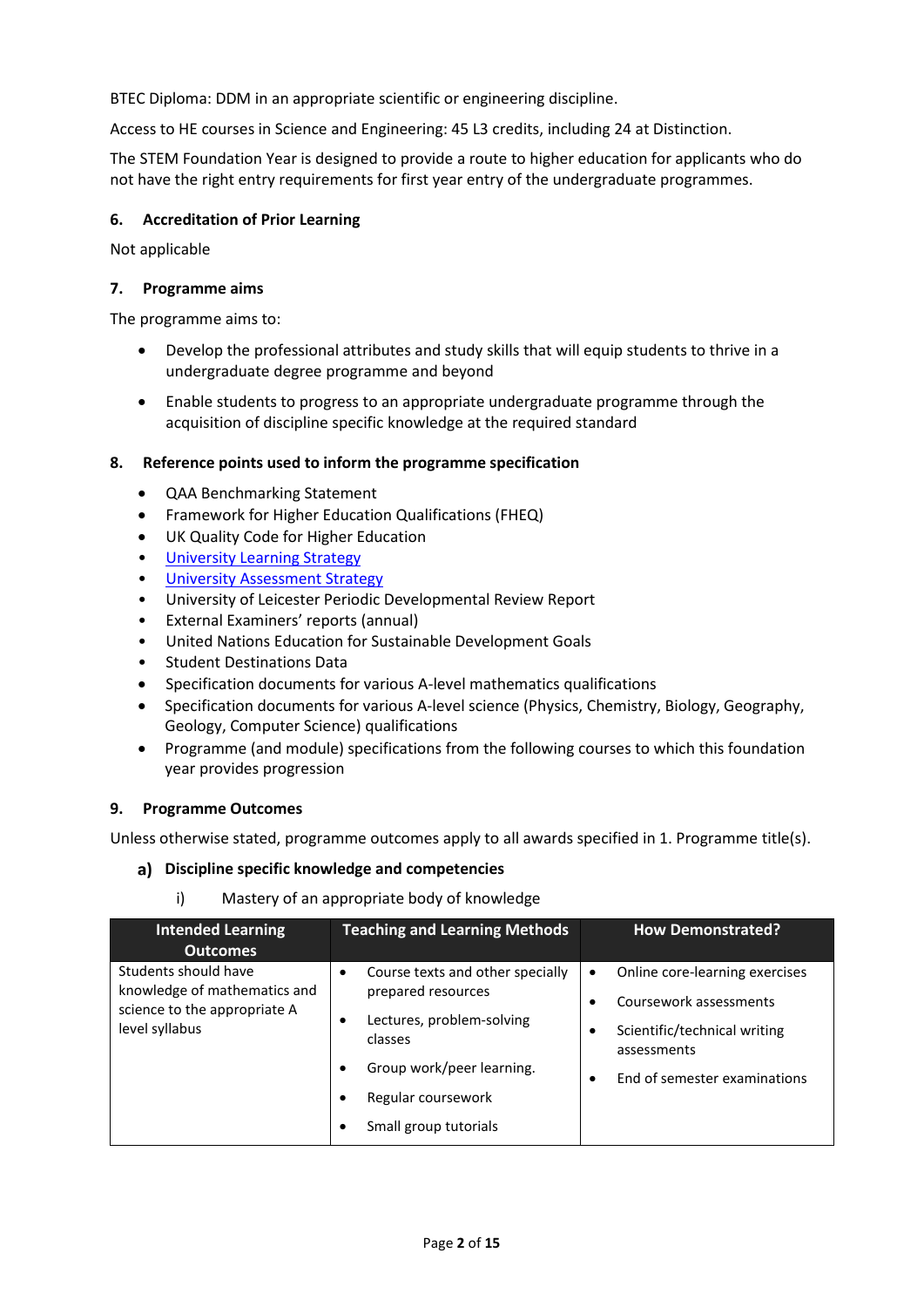## ii) Understanding and application of key concepts and techniques

| <b>Intended Learning</b><br><b>Outcomes</b>                                                     | <b>Teaching and Learning Methods</b>                                                                                                                                                   | <b>How Demonstrated?</b>                                                                                                                             |
|-------------------------------------------------------------------------------------------------|----------------------------------------------------------------------------------------------------------------------------------------------------------------------------------------|------------------------------------------------------------------------------------------------------------------------------------------------------|
| Students should be able to<br>apply science and mathematical<br>knowledge to specific scenarios | Course texts and other specially<br>$\bullet$<br>prepared resources<br>Lectures, problem-solving<br>classes<br>Group work/peer learning<br>Regular coursework<br>Small group tutorials | Online core-learning exercises<br>$\bullet$<br>Coursework assessments<br>Scientific/technical writing<br>assessments<br>End of semester examinations |

### iii) Critical analysis of key issues

|   | <b>Intended Learning</b><br><b>Outcomes</b>                                                                       | <b>Teaching and Learning Methods</b>                                                     |           | <b>How Demonstrated?</b>                                                 |
|---|-------------------------------------------------------------------------------------------------------------------|------------------------------------------------------------------------------------------|-----------|--------------------------------------------------------------------------|
|   | Students should be able to:                                                                                       | Induction sessions<br>٠                                                                  | $\bullet$ | Academic Portfolio Project                                               |
|   | explain the process of<br>scientific enquiry, the roles<br>of experiment and theory,<br>and the limits of science | Resource based learning<br>٠<br>Group work/peer learning<br>$\bullet$<br>Skills sessions | ٠<br>٠    | Experimental/project work<br>Scientific/technical writing<br>assessments |
| ٠ | evaluate the reliability of<br>information retrieved from<br>electronic resources                                 |                                                                                          |           |                                                                          |

## iv) Clear and concise presentation of material

| <b>Intended Learning</b><br><b>Outcomes</b>                                                                      | <b>Teaching and Learning Methods</b>                                                                                                                                                                                    | <b>How Demonstrated?</b>                                                                                                  |
|------------------------------------------------------------------------------------------------------------------|-------------------------------------------------------------------------------------------------------------------------------------------------------------------------------------------------------------------------|---------------------------------------------------------------------------------------------------------------------------|
| Students should be able to<br>communicate scientific ideas<br>through written material and<br>oral presentations | Course texts and other specially<br>$\bullet$<br>prepared resources<br>Lectures, seminars, problem-<br>solving classes<br>Small group tutorials<br>Skills sessions<br>Formative feedback on<br>presentation and reports | Scientific/technical writing<br>$\bullet$<br>assessments<br>Academic Portfolio Project<br>Academic Portfolio Presentation |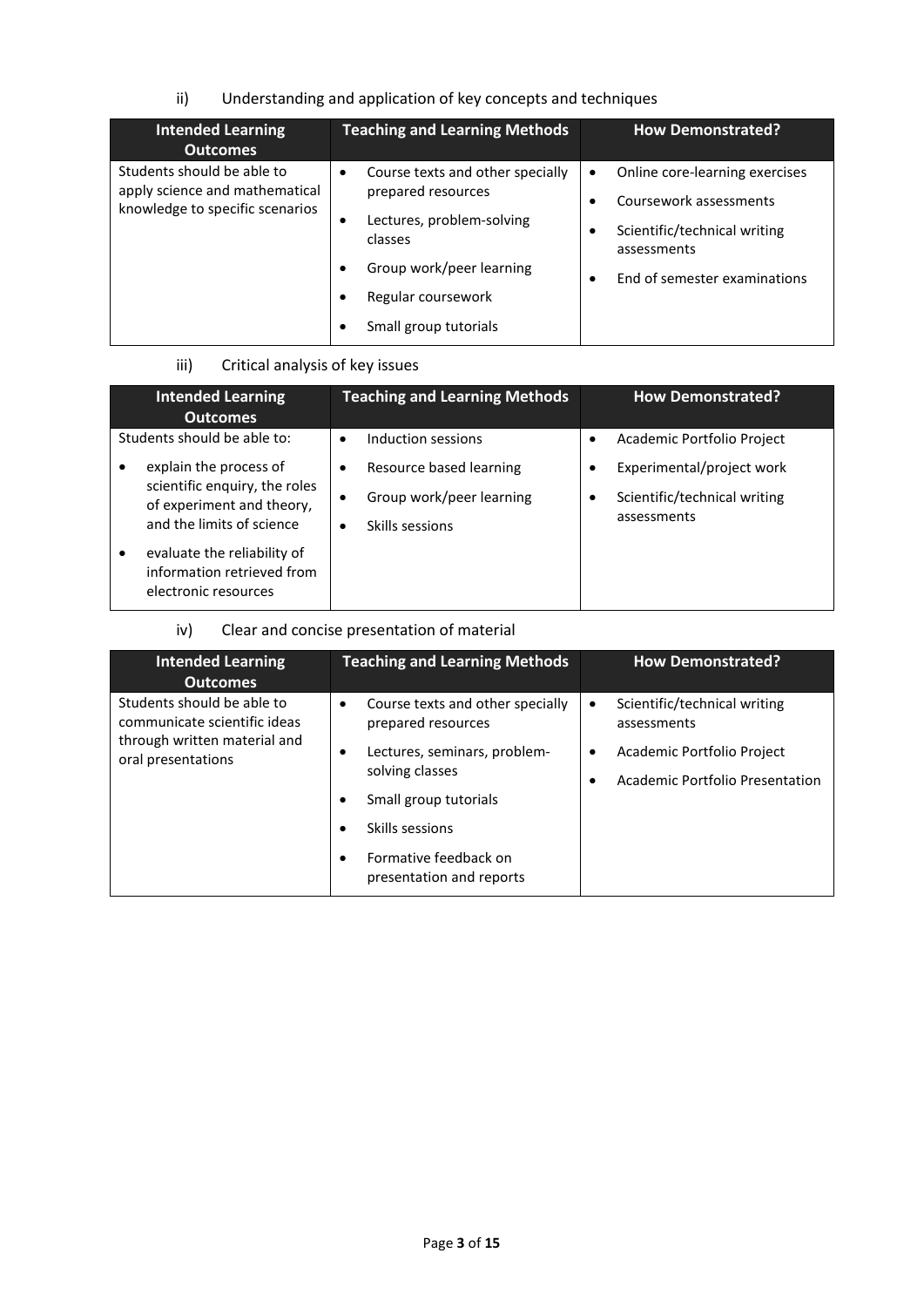## v) Critical appraisal of evidence with appropriate insight

| <b>Intended Learning</b><br><b>Outcomes</b>                                                                                                                                                | <b>Teaching and Learning Methods</b>                                                                                                                                                                | <b>How Demonstrated?</b>                                                                               |
|--------------------------------------------------------------------------------------------------------------------------------------------------------------------------------------------|-----------------------------------------------------------------------------------------------------------------------------------------------------------------------------------------------------|--------------------------------------------------------------------------------------------------------|
| Students should be able to:<br>distinguish between<br>precision and accuracy, and<br>explain the role of<br>experimental error in the<br>scientific process<br>evaluate the reliability of | Embedded throughout the<br>programme in:<br>Course texts and other specially<br>$\bullet$<br>prepared resources<br>Lectures, seminars, problem-<br>٠<br>solving classes<br>Group work/peer learning | Experimental/project work<br>Scientific/technical writing<br>assessments<br>Academic Portfolio Project |
| data and appreciate<br>associated errors and<br>uncertainties                                                                                                                              | Small group tutorials<br>٠<br>Experimental/project work                                                                                                                                             |                                                                                                        |

## vi) Other discipline specific competencies

| <b>Intended Learning</b><br><b>Outcomes</b>            | <b>Teaching and Learning Methods</b>                         | <b>How Demonstrated?</b>                    |
|--------------------------------------------------------|--------------------------------------------------------------|---------------------------------------------|
| Students should be able to:                            | Embedded throughout the                                      | Online core-learning exercises              |
| use mathematical models                                | programme in:                                                | Coursework assessments                      |
| to explain various features<br>of scientific phenomena | Course texts and other specially<br>٠<br>prepared resources  | Experimental/project work                   |
| use mathematics as an<br>٠<br>integral part of the     | Lectures, seminars, problem-<br>$\bullet$<br>solving classes | Scientific/technical writing<br>assessments |
| scientific process                                     | Group work/peer learning<br>٠                                | End of semester examinations                |
| develop observational and<br>descriptive skills in the | Small group tutorials                                        |                                             |
| sciences                                               | Experimental/project work                                    |                                             |
|                                                        | Regular coursework                                           |                                             |

## **b)** Transferable skills

#### i) Oral communication

| <b>Intended Learning</b><br><b>Outcomes</b>                                                                        | <b>Teaching and Learning Methods</b>                                                                                                                                                                           | <b>How Demonstrated?</b>                                                                              |
|--------------------------------------------------------------------------------------------------------------------|----------------------------------------------------------------------------------------------------------------------------------------------------------------------------------------------------------------|-------------------------------------------------------------------------------------------------------|
| Students should be able to<br>verbally communicate<br>mathematical and scientific<br>ideas at an appropriate level | Course texts and other specially<br>$\bullet$<br>prepared resources.<br>Lectures, seminars, problem-<br>٠<br>solving classes.<br>Group work/peer learning.<br>Small group tutorials with<br>formative feedback | Small group tutorials<br>$\bullet$<br>Problem-solving classes<br>٠<br>Academic Portfolio Presentation |
|                                                                                                                    | Skill sessions                                                                                                                                                                                                 |                                                                                                       |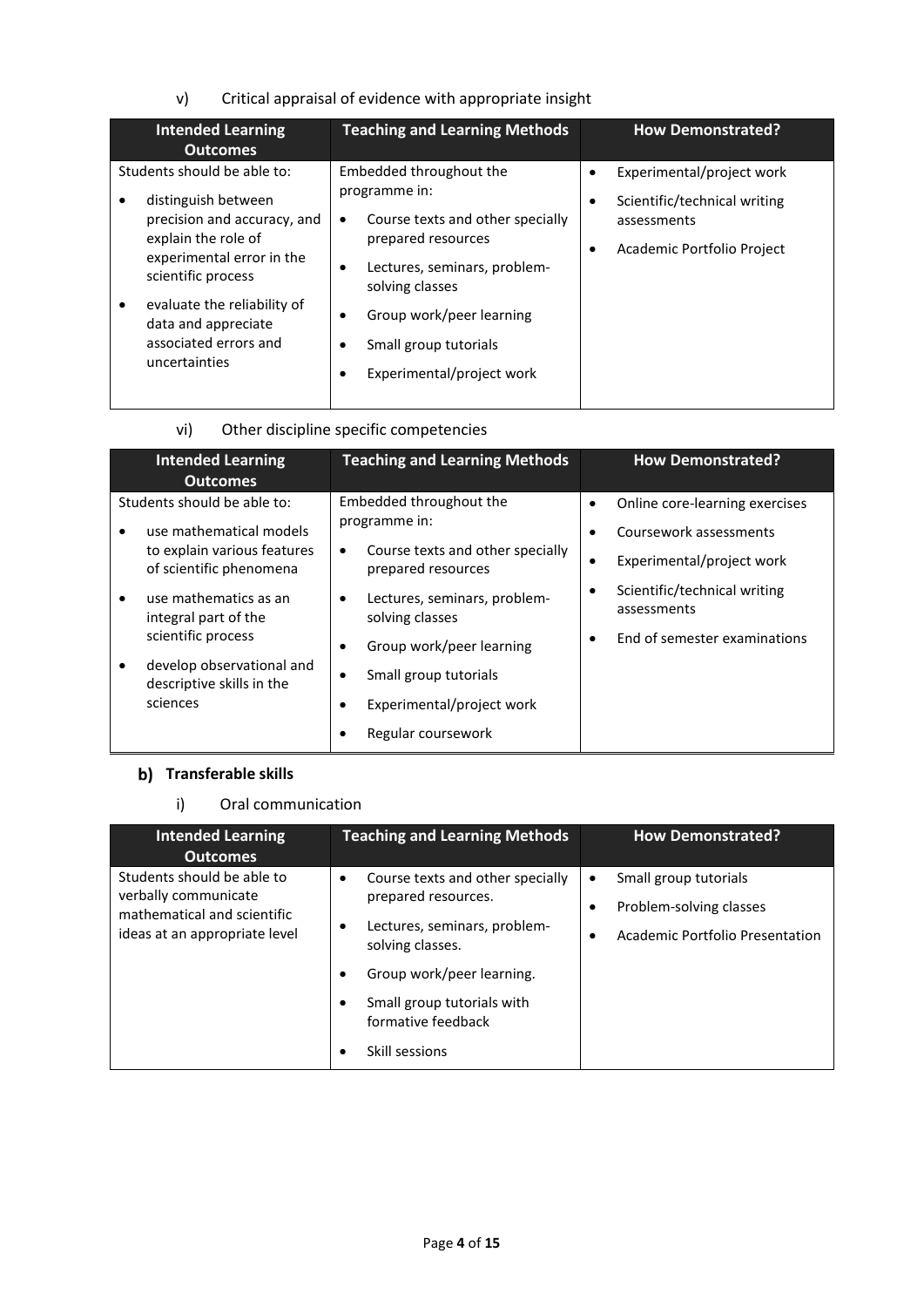### ii) Written communication

| <b>Intended Learning</b><br><b>Outcomes</b>                                                               | <b>Teaching and Learning Methods</b>                                                                                                                                                                                 | <b>How Demonstrated?</b>                                                                                                                                           |
|-----------------------------------------------------------------------------------------------------------|----------------------------------------------------------------------------------------------------------------------------------------------------------------------------------------------------------------------|--------------------------------------------------------------------------------------------------------------------------------------------------------------------|
| Students should be able to<br>clearly communicate<br>mathematical and scientific ideas<br>in written form | Course texts and other specially<br>٠<br>prepared resources<br>Lectures, seminars, problem-solving<br>٠<br>classes<br>Group work/peer learning<br>Small group tutorials with formative<br>feedback<br>Skill sessions | Small group tutorials<br>Problem-solving classes<br>Scientific/technical writing<br>٠<br>assessments<br>Academic Portfolio Project<br>End of semester examinations |

## iii) Information technology

| <b>Intended Learning</b><br><b>Outcomes</b>                                                                                                                                                                                  | <b>Teaching and Learning Methods</b>                                                                                                                                                                                                | <b>How Demonstrated?</b>                                                                                                    |
|------------------------------------------------------------------------------------------------------------------------------------------------------------------------------------------------------------------------------|-------------------------------------------------------------------------------------------------------------------------------------------------------------------------------------------------------------------------------------|-----------------------------------------------------------------------------------------------------------------------------|
| Students should be able to<br>• use electronic resources<br>to find information<br>• critically evaluate any<br>retrieved information<br>• use IT resourcesto process<br>data<br>• use IT to present<br>information and data | Course texts and other specially<br>٠<br>prepared resources<br>Lectures, seminars, problem-solving<br>٠<br>classes<br>Group work/peer learning<br>٠<br>Small group tutorials with formative<br>٠<br>feedback<br>Skill sessions<br>٠ | Scientific/technical writing<br>٠<br>assessments<br>Academic Portfolio Project<br>٠<br>Academic Portfolio Presentation<br>٠ |

#### iv) Numeracy

| <b>Intended Learning</b><br><b>Outcomes</b>                                                                         | <b>Teaching and Learning Methods</b>                                                                                                                                                                                                   | <b>How Demonstrated?</b>                                                                                                                                                                    |
|---------------------------------------------------------------------------------------------------------------------|----------------------------------------------------------------------------------------------------------------------------------------------------------------------------------------------------------------------------------------|---------------------------------------------------------------------------------------------------------------------------------------------------------------------------------------------|
| Students should be able to<br>apply core mathematical<br>techniques to solve numerical<br>problems and analyse data | Course texts and other specially<br>$\bullet$<br>prepared resources<br>Lectures, seminars, problem-<br>٠<br>solving classes<br>Group work/peer learning<br>Small group tutorials with<br>٠<br>formative feedback<br>Regular coursework | Online core-learning exercises<br>$\bullet$<br>Coursework assessments<br>٠<br>Experimental/project work<br>Scientific/technical writing<br>٠<br>assessments<br>End of semester examinations |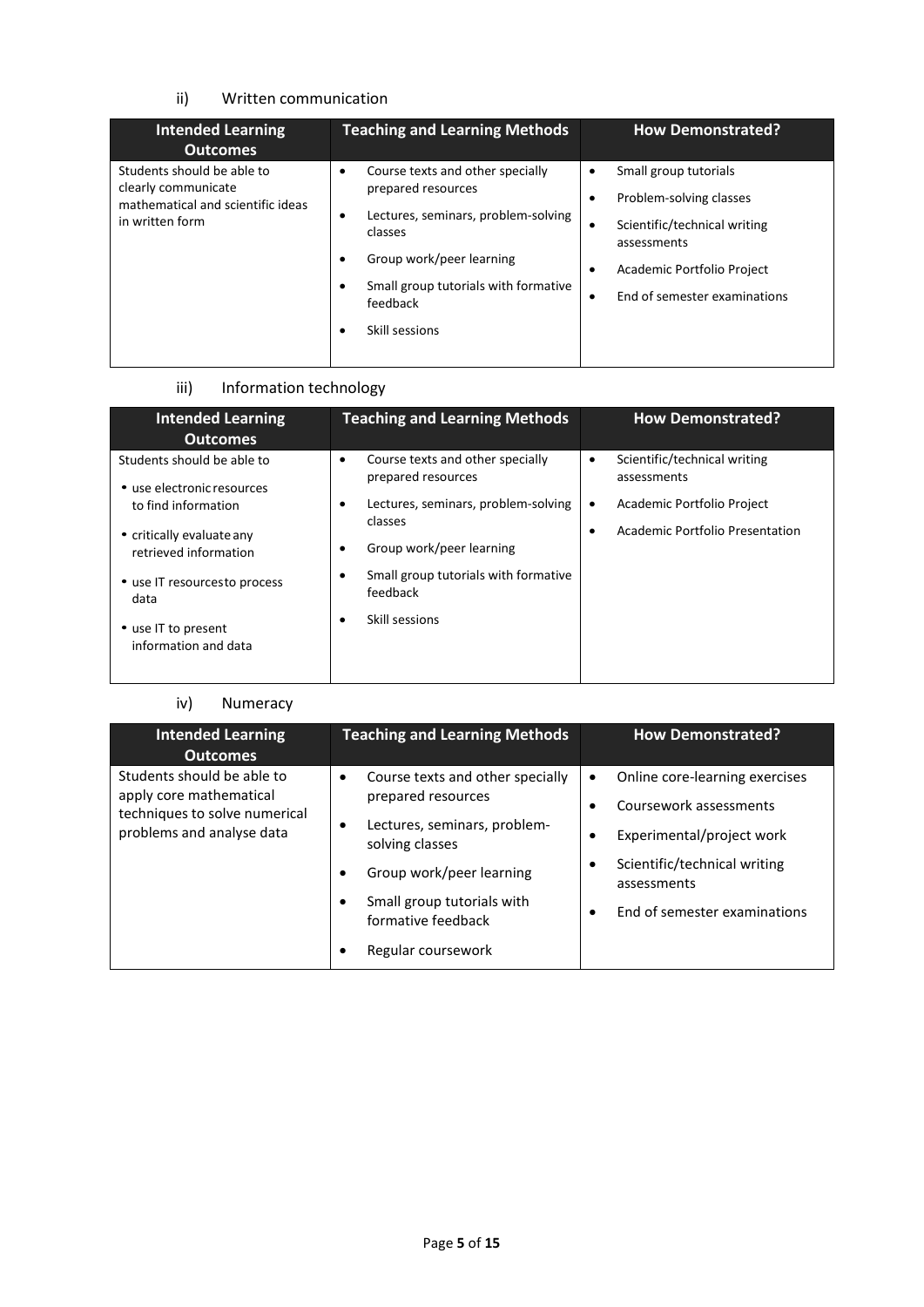## v) Team working

| <b>Intended Learning</b><br><b>Outcomes</b>                        | <b>Teaching and Learning Methods</b>                 | <b>How Demonstrated?</b>                      |
|--------------------------------------------------------------------|------------------------------------------------------|-----------------------------------------------|
| Students should be able to work<br>in groups to solve mathematical | Seminars and problem-solving<br>$\bullet$<br>classes | Seminars and problem-solving<br>٠<br>classes. |
| and scientific problems                                            | Group work/peer learning                             | Experimental/project work                     |
|                                                                    | Small group tutorials                                |                                               |
|                                                                    | Experimental/project work with<br>formative feedback |                                               |
|                                                                    | Skill sessions                                       |                                               |

## vi) Problem solving

| <b>Intended Learning</b><br><b>Outcomes</b>             | <b>Teaching and Learning Methods</b>            | <b>How Demonstrated?</b>                    |
|---------------------------------------------------------|-------------------------------------------------|---------------------------------------------|
| To apply scientific and                                 | Course texts and other specially                | Online core-learning exercises<br>$\bullet$ |
| mathematical knowledge to a<br>wide variety of problems | prepared resources                              | Coursework assessments                      |
|                                                         | Lectures, seminars, problem-<br>solving classes | Scientific/technical writing<br>assessments |
|                                                         | Group work/peer learning                        | Experimental/project work                   |
|                                                         | Small group tutorials                           | End of semester examinations                |

## vii) Information handling

| <b>Intended Learning</b><br><b>Outcomes</b>                                                                               | <b>Teaching and Learning Methods</b>                                                                                                                                                 | <b>How Demonstrated?</b>                                                                                                                                                                            |
|---------------------------------------------------------------------------------------------------------------------------|--------------------------------------------------------------------------------------------------------------------------------------------------------------------------------------|-----------------------------------------------------------------------------------------------------------------------------------------------------------------------------------------------------|
| Students should be able to<br>correctly analyse and present<br>scientific information and draw<br>appropriate conclusions | Course texts and other specially<br>$\bullet$<br>prepared resources<br>Lectures, seminars, problem-<br>٠<br>solving classes<br>Small group tutorials<br>Skills sessions<br>$\bullet$ | Online core-learning exercises<br>$\bullet$<br>Coursework assessments<br>Experimental/project work<br>Scientific/technical writing<br>٠<br>assessments<br>End of semester examinations<br>$\bullet$ |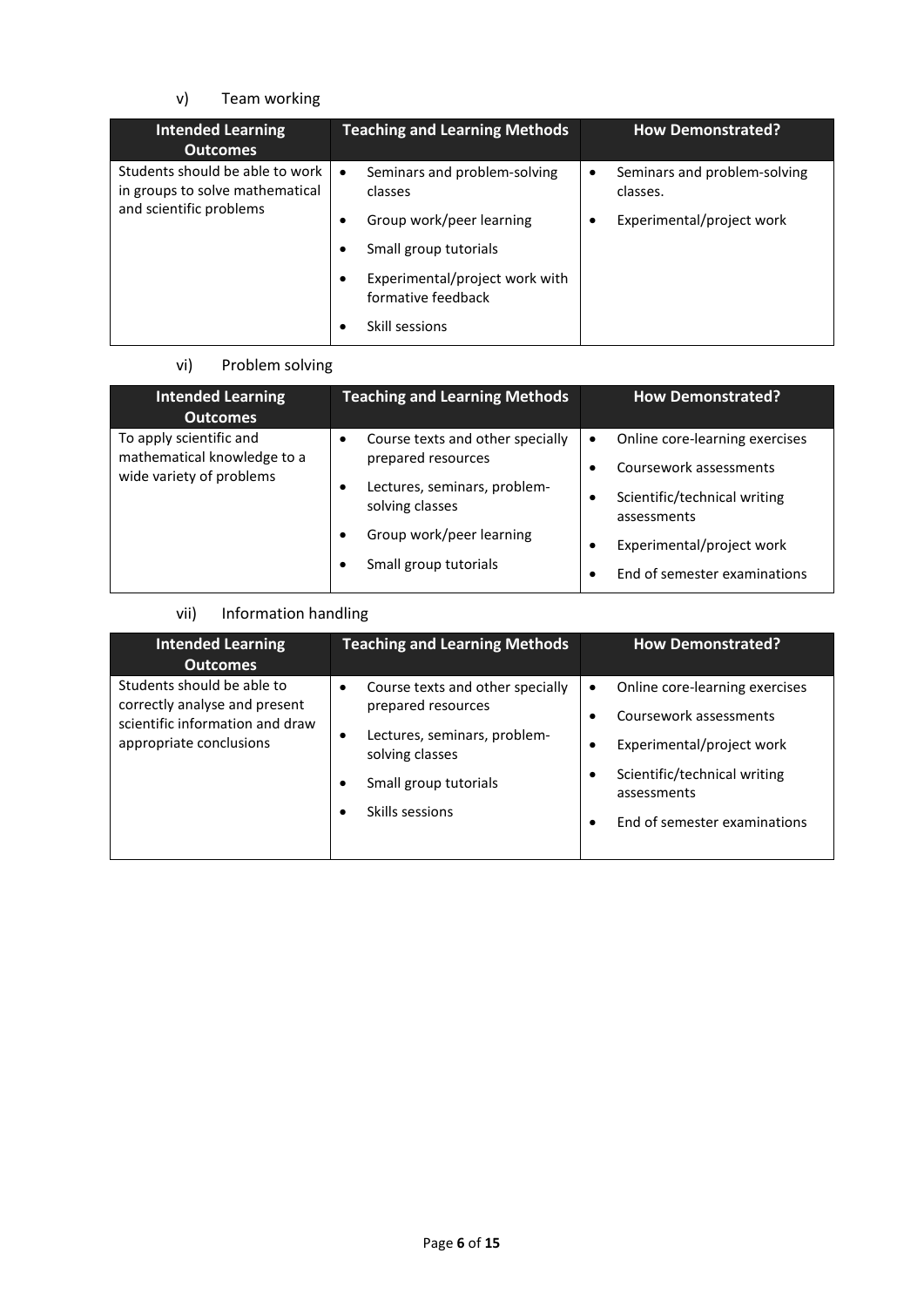#### viii) Skills for lifelong learning

| <b>Intended Learning</b><br><b>Outcomes</b>                                                                                                                                                    | <b>Teaching and Learning Methods</b>                                                                                                                                                                                                         | <b>How Demonstrated?</b>                                                                                                                                                                                |
|------------------------------------------------------------------------------------------------------------------------------------------------------------------------------------------------|----------------------------------------------------------------------------------------------------------------------------------------------------------------------------------------------------------------------------------------------|---------------------------------------------------------------------------------------------------------------------------------------------------------------------------------------------------------|
| Students should be able to<br>make and organise an<br>ordered set of course and<br>revision notes<br>organise their time<br>effectively<br>record and reflect on their<br>learning experiences | Course texts and other specially<br>$\bullet$<br>prepared resources<br>Lectures, seminars, problem-<br>$\bullet$<br>solving classes<br>Small group tutorials<br>٠<br>Group work/peer learning<br>$\bullet$<br>Experimental/project work<br>٠ | Online core-learning exercises<br>٠<br>Scientific/technical writing<br>assessments<br>Coursework assessments<br>Experimental/project work<br>End of semester examinations<br>Academic Portfolio Project |
| assimilate and draw<br>accurate conclusions from<br>a wide variety of data and<br>other resources<br>effectively communicate<br>scientific conclusions in<br>both written and oral form        | Skills sessions<br>$\bullet$                                                                                                                                                                                                                 | Academic Portfolio Presentation                                                                                                                                                                         |

#### **10. Progression points**

The following additional award requirements for this programme have been approved.

#### **Semester 1 Progression Board (February):**

Modules CO0004 Creating Software Applications, FS0031 Mathematics 1, FS0041 Mechanics 1, and FS0043 Waves and Matter are assessed in Semester 1. Resits will be offered for these modules where failed, apart from any non-resittable coursework assessment components, as detailed in the module specification documents. The Semester 1 Progression Board will recommend termination of a student from their course in the following scenario:

• Where a student has failed any module from FS0031 or FS0041 or FS0043, at Grade F, and cannot reach the pass mark for the module after resit of the re-sittable assessment components.

#### **Progression from Year 0 to Year 1:**

Students will be required to pass **all** Foundation Year modules.

Resits will be offered for all modules except for the following modules:

- FS0023 Laboratory Skills
- FS0050 Academic Portfolio Project
- CH0062 Introductory Chemistry Practical

Reassessment will ordinarily be offered on one occasion only. However, certain coursework assessment components are not-resittable, as detailed in the module specification documents.

For students intending to study degrees in **Geography, Geology, Informatics, or the Natural Sciences** there are **no other** additional progression requirements.

For students intending to study degrees **in Mathematics**, there is the additional progression requirement to pass the examination component of both FS0031 Mathematics 1 and FS0032 Mathematics 2 (see Appendix 3: Progression Table).

For students intending to study degrees **in Engineering, or Physics and Astronomy**, there is the additional progression requirement to pass the examination component of both FS0031 Mathematics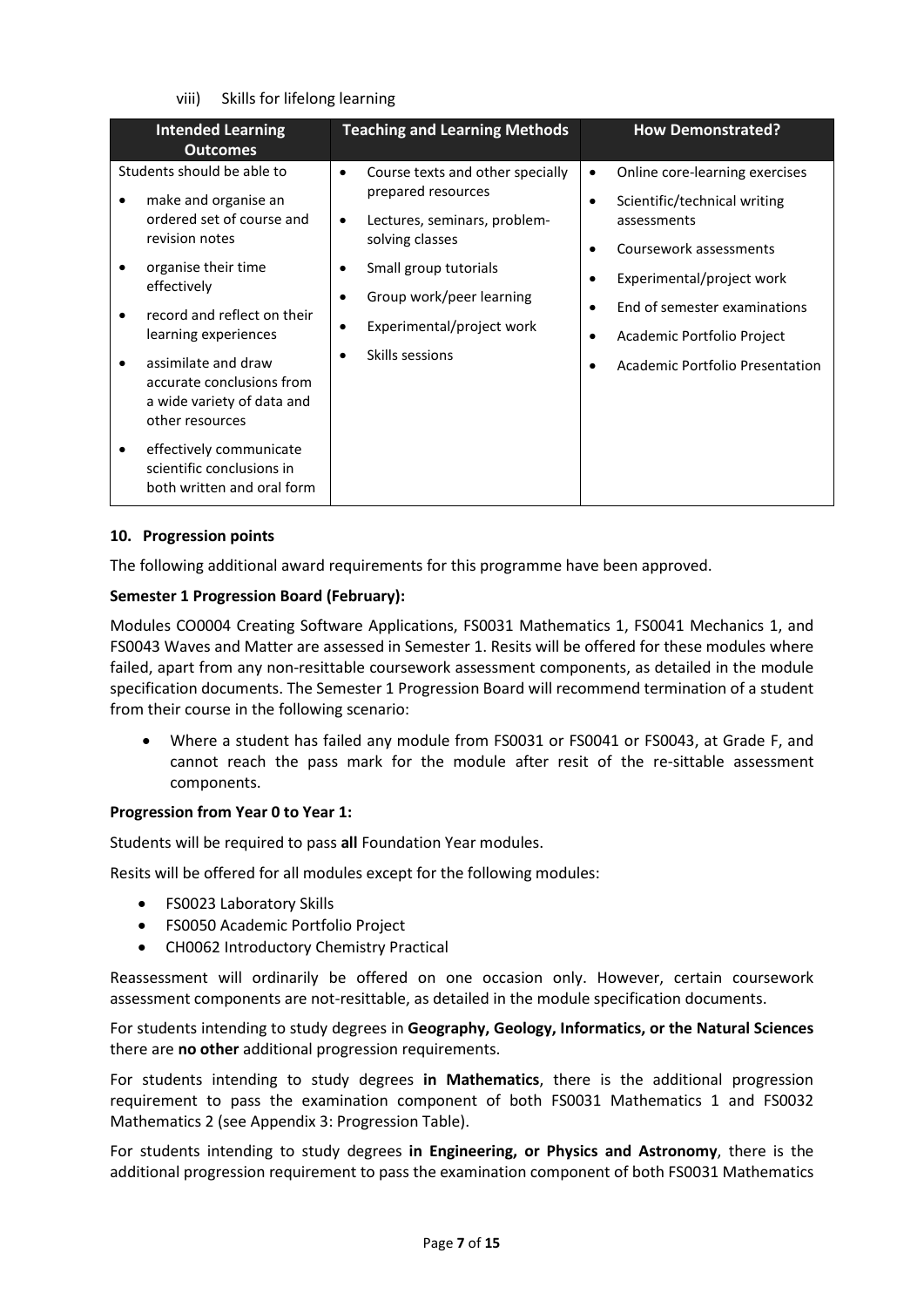1 and FS0032 Mathematics 2 (see Appendix 3: Progression Table), and that for FS0023 Laboratory Skills a student must complete four out of the five laboratory sessions which occur in each semester.

For students intending to study degrees in **Chemistry** the additional progression requirements are:

- Module CH0062 requires at least 75% completion of the lab sessions
- Module FS0031 Mathematics 1 requires a mark of at least 40% in the final exam

Where a student fails to meet the progression requirement to obtain 40% in the examination component of a mathematics module (FS0031 and/or FS0032), a resit of the examination will be offered even if the module has been passed.

In cases where a student has failed to meet a requirement to progress he or she will be required to withdraw from the course. However, a student who passes 120 credits, but fails to meet the additional modular school progression requirements after reassessment, may be offered a transfer to another course with lesser progression requirements.

#### **11. Special features**

Not applicable.

#### **12. Indications of programme quality**

The teaching methodology for STEM foundation year programme has been informed from established foundation year programmes within the university.

#### **13. External Examiner(s) reports**

Not applicable.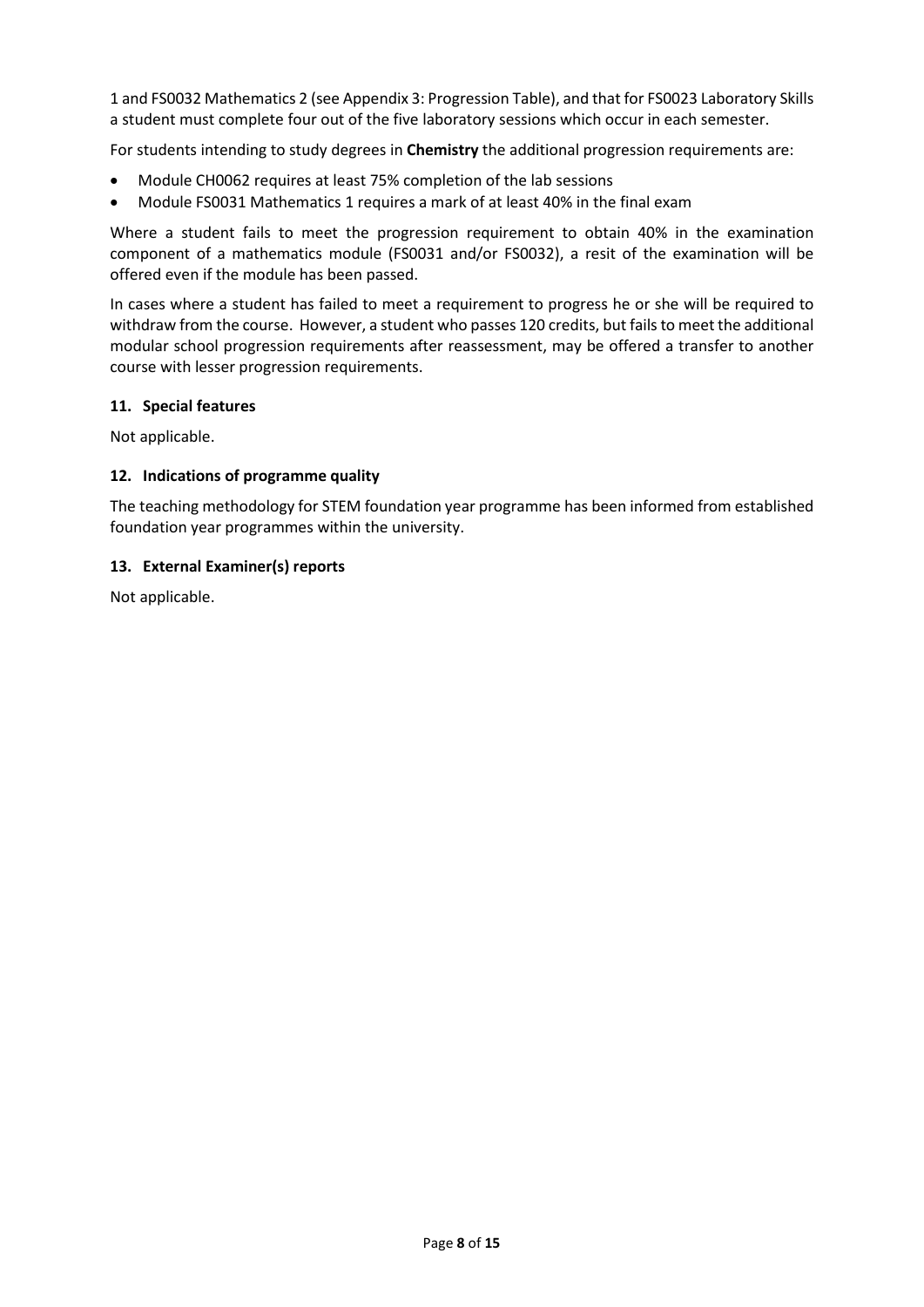

## **Programme Specification (Undergraduate) FOR ENTRY YEAR: 2022/23**

**Date created:** N/A **Last amended:** 21/03/2022 **Version no.** 1

## **Appendix 1: Programme structure (programme regulations)**

The University regularly reviews its programmes and modules to ensure that they reflect the current status of the discipline and offer the best learning experience to students. On occasion, it may be necessary to alter particular aspects of a course or module.

#### Updates to the programme

| Stream 5 – Informatics | New core module - CO0006 Generative Design      |
|------------------------|-------------------------------------------------|
| Stream 5 – Informatics | New core module - CO0007 Creative Thinking      |
| All streams            | Addition of progression point after Semester 1  |
|                        | Addition of pathway onto BSc Creative Computing |

## Stream 1: Geography, Geology and Natural Sciences

Credit breakdown

| <b>Status</b> | <b>Year long</b> | Semester 1 | Semester 2 |
|---------------|------------------|------------|------------|
| Core          | 60 credits       | 30 credits | 30 credits |
| Optional      | n/a              | n/a        | n/a        |

120 credits in total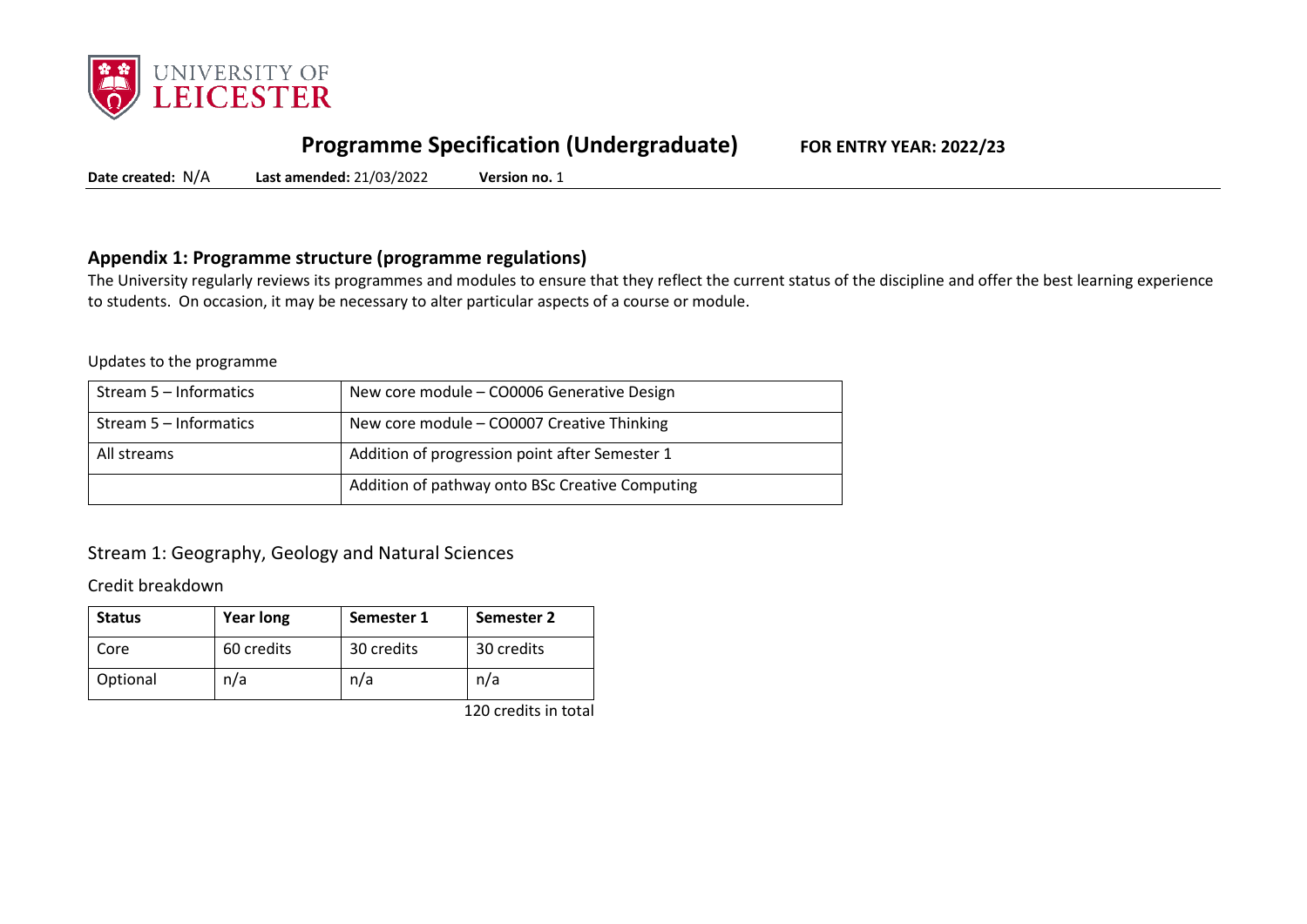## Core modules

| <b>Delivery period</b> | Code          | <b>Title</b>                                  | <b>Credits</b> |
|------------------------|---------------|-----------------------------------------------|----------------|
| Sem 1                  | FS0031        | Mathematics 1                                 | 15 credits     |
| Sem 1                  | FS0043        | <b>Waves and Matter</b>                       | 15 credits     |
| Sem <sub>2</sub>       | GY0011        | Principles of Earth Science and Earth Systems | 15 credits     |
| Sem <sub>2</sub>       | NT0001        | Principles of Biological Sciences             | 15 credits     |
| Year long              | FS0033        | <b>Introductory Data Analysis</b>             | 15 credits     |
| Year long              | <b>FS0050</b> | Academic Portfolio Project                    | 15 credits     |
| Year long              | CH0061        | Introduction to Chemistry                     | 30 credits     |

# Stream 2: Chemistry

## Credit breakdown

| <b>Status</b> | <b>Year long</b> | Semester 1 | Semester 2           |
|---------------|------------------|------------|----------------------|
| Core          | 60 credits       | 30 credits | 15 credits           |
| Optional      | n/a              | n/a        | 15 credits           |
|               |                  |            | 120 credits in total |

| Delivery period  | Code   | <b>Title</b>                      | <b>Credits</b> |
|------------------|--------|-----------------------------------|----------------|
| Sem 1            | FS0031 | <b>Mathematics 1</b>              | 15 credits     |
| Sem 1            | FS0043 | <b>Waves and Matter</b>           | 15 credits     |
| Sem <sub>2</sub> | CH0062 | Introductory Chemistry Laboratory | 15 credits     |
| Year long        | FS0033 | <b>Introductory Data Analysis</b> | 15 credits     |
| Year long        | FS0050 | Academic Portfolio Project        | 15 credits     |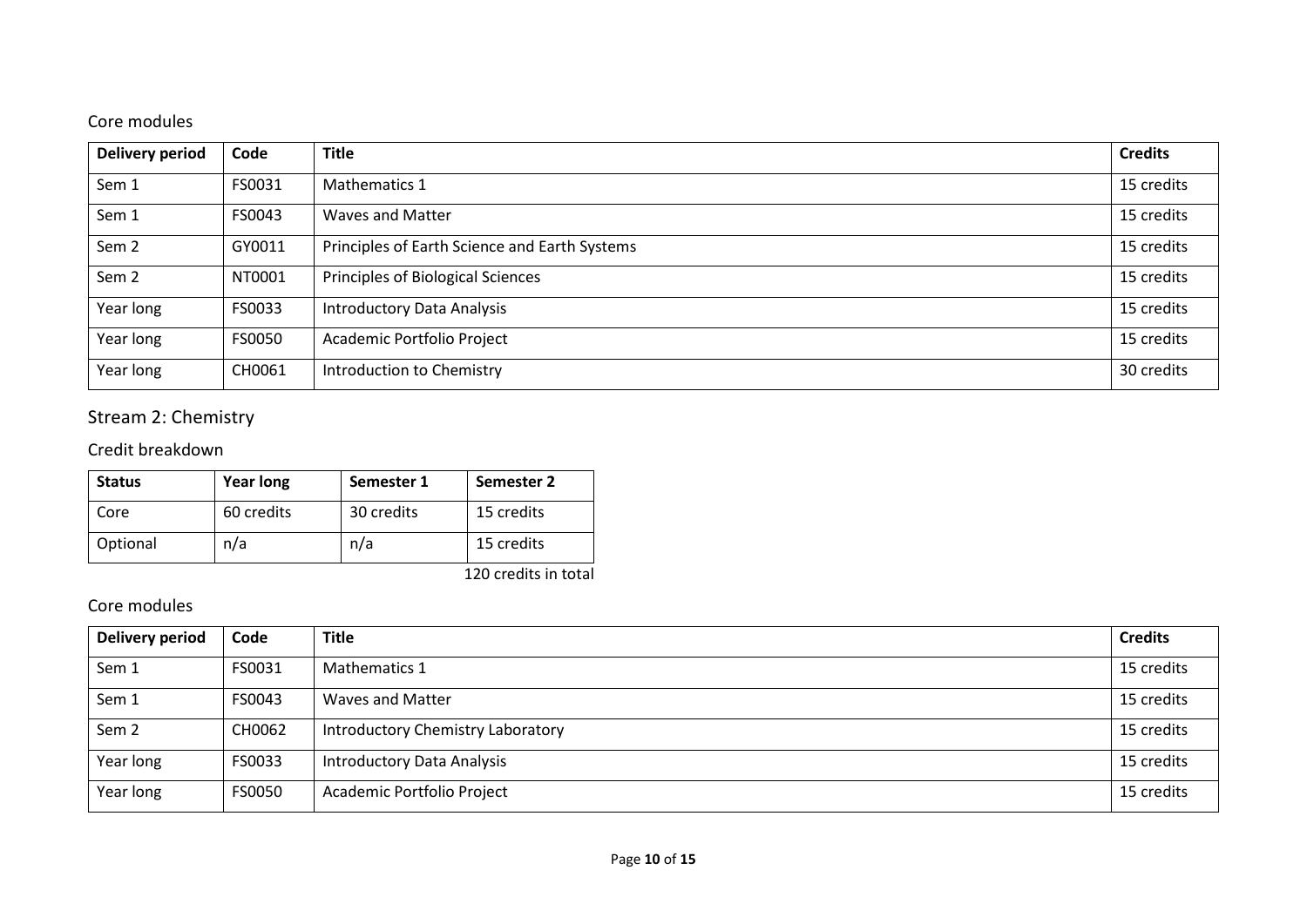| Delivery period | Code   | <b>Title</b>              | <b>Credits</b> |
|-----------------|--------|---------------------------|----------------|
| Year long       | CH0061 | Introduction to Chemistry | 30 credits     |

## Option modules

| Delivery period | Code   | <b>Title</b>                                  | <b>Credits</b> |
|-----------------|--------|-----------------------------------------------|----------------|
| Semester 2      | GY0011 | Principles of Earth Science and Earth Systems | 15 credits     |
| Semester 2      | NT0001 | Principles of Biological Sciences             | 15 credits     |

#### **Notes**

Students are to choose one out of the two option modules.

## Stream 3: Engineering and Physics & Astronomy

Credit breakdown

| <b>Status</b> | <b>Year long</b> | Semester 1 | Semester 2 |
|---------------|------------------|------------|------------|
| Core          | 30 credits       | 45 credits | 45 credits |
| Optional      | n/a              | n/a        | n/a        |

120 credits in total

| <b>Delivery period</b> | Code   | <b>Title</b>                         | <b>Credits</b> |
|------------------------|--------|--------------------------------------|----------------|
| Sem 1                  | FS0031 | Mathematics 1                        | 15 credits     |
| Sem 1                  | FS0041 | Mechanics 1                          | 15 credits     |
| Sem 1                  | FS0043 | <b>Waves and Matter</b>              | 15 credits     |
| Sem <sub>2</sub>       | FS0032 | Mathematics 2                        | 15 credits     |
| Sem <sub>2</sub>       | FS0042 | <b>Mechanics 2</b>                   | 15 credits     |
| Sem <sub>2</sub>       | FS0044 | Electromagnetism and Quantum Physics | 15 credits     |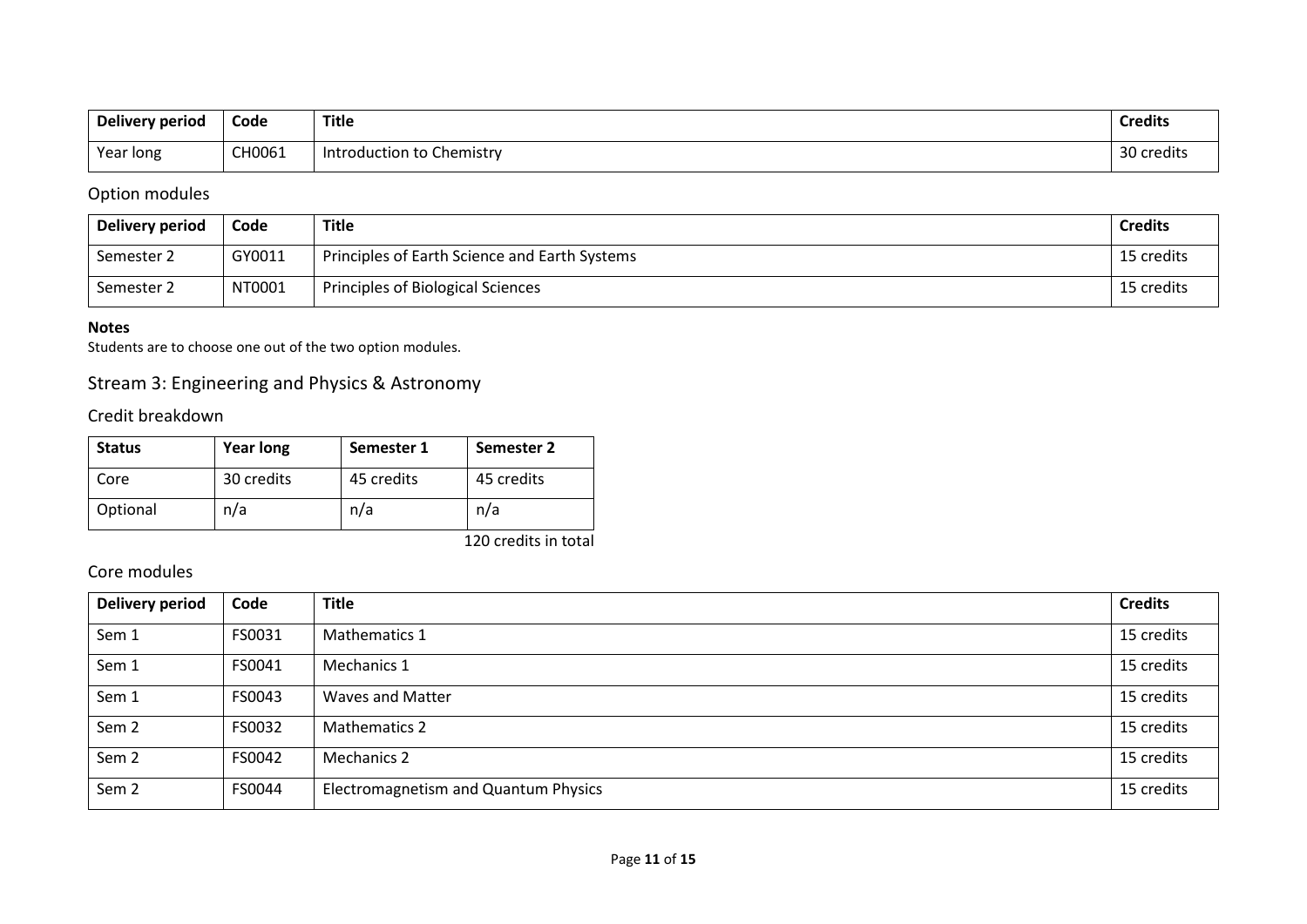| Delivery period | Code   | <b>Title</b>               | <b>Credits</b> |
|-----------------|--------|----------------------------|----------------|
| Year long       | FS0023 | Laboratory Skills          | 15 credits     |
| Year long       | FS0050 | Academic Portfolio Project | 15 credits     |

## Stream 4: Mathematics

## Credit breakdown

| <b>Status</b> | <b>Year long</b> | Semester 1 | Semester 2 |  |  |
|---------------|------------------|------------|------------|--|--|
| Core          | 30 credits       | 45 credits | 45 credits |  |  |
| Optional      | n/a              | n/a        | n/a        |  |  |

120 credits in total

| <b>Delivery period</b> | Code          | <b>Title</b>                                    | <b>Credits</b> |  |  |  |  |  |  |
|------------------------|---------------|-------------------------------------------------|----------------|--|--|--|--|--|--|
| Sem 1                  | FS0031        | 15 credits<br><b>Mathematics 1</b>              |                |  |  |  |  |  |  |
| Sem 1                  | FS0041        | 15 credits<br>Mechanics 1                       |                |  |  |  |  |  |  |
| Sem 1                  | CO0004        | <b>Creating Software Applications</b>           | 15 credits     |  |  |  |  |  |  |
| Sem 2                  | FS0032        | 15 credits<br><b>Mathematics 2</b>              |                |  |  |  |  |  |  |
| Sem <sub>2</sub>       | FS0042        | 15 credits<br><b>Mechanics 2</b>                |                |  |  |  |  |  |  |
| Sem <sub>2</sub>       | CO0005        | Introduction to Programming                     | 15 credits     |  |  |  |  |  |  |
| Year long              | FS0033        | 15 credits<br><b>Introductory Data Analysis</b> |                |  |  |  |  |  |  |
| Year long              | <b>FS0050</b> | Academic Portfolio Project                      | 15 credits     |  |  |  |  |  |  |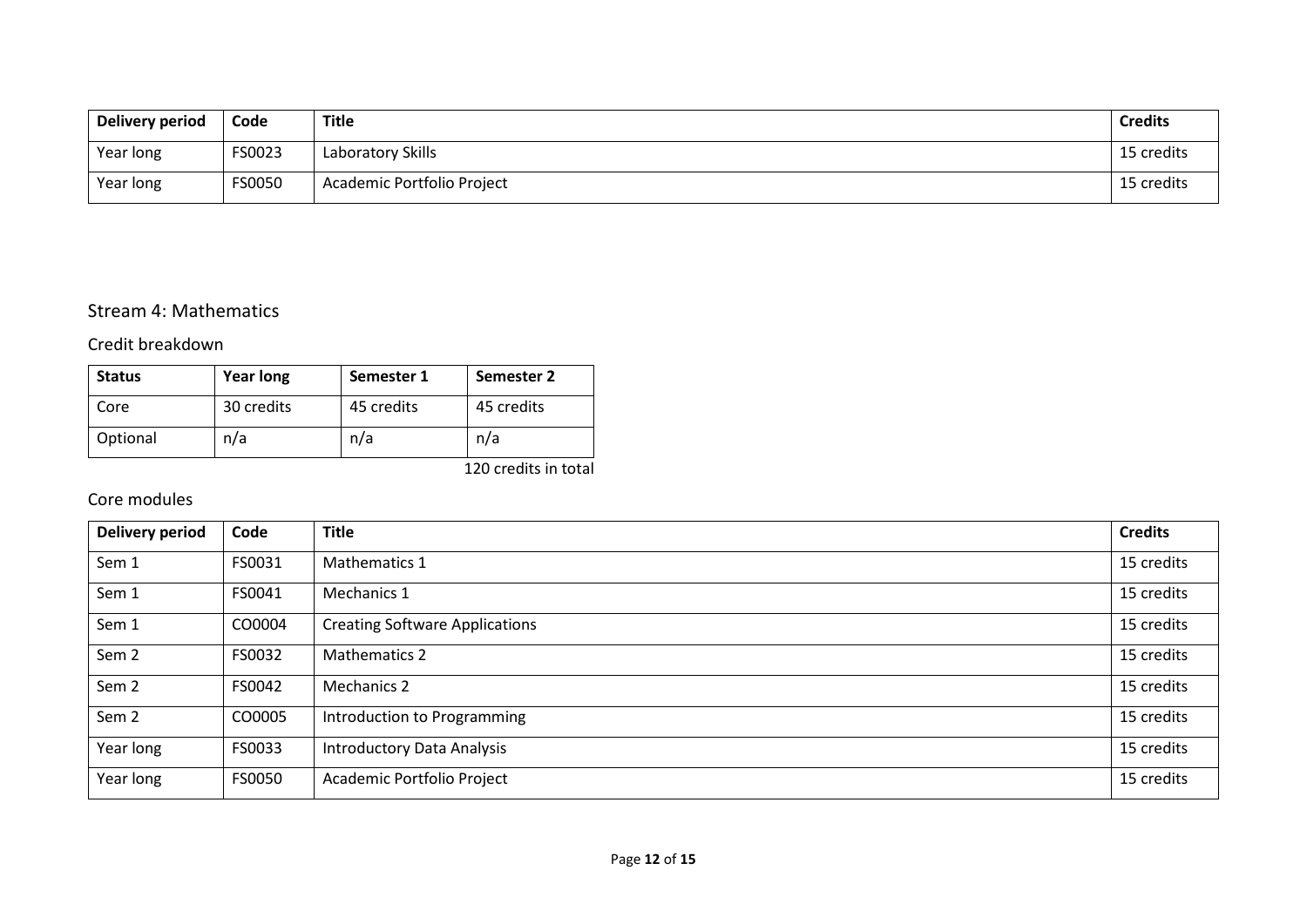## Stream 5: Informatics

## Credit breakdown

| <b>Status</b> | <b>Year long</b> | Semester 1 | Semester 2 |  |  |
|---------------|------------------|------------|------------|--|--|
| Core          | 30 credits       | 45 credits | 45 credits |  |  |
| Optional      | n/a              | n/a        | n/a        |  |  |

120 credits in total

| <b>Delivery period</b> | Code   | <b>Title</b>                                        | <b>Credits</b> |  |  |  |  |  |  |
|------------------------|--------|-----------------------------------------------------|----------------|--|--|--|--|--|--|
| Sem 1                  | FS0031 | 15 credits<br>Mathematics 1                         |                |  |  |  |  |  |  |
| Sem 1                  | FS0041 | 15 credits<br>Mechanics 1                           |                |  |  |  |  |  |  |
| Sem 1                  | CO0004 | <b>Creating Software Applications</b><br>15 credits |                |  |  |  |  |  |  |
| Sem <sub>2</sub>       | CO0005 | 15 credits<br>Introduction to Programming           |                |  |  |  |  |  |  |
| Sem <sub>2</sub>       | CO0006 | 15 credits<br><b>Generative Design</b>              |                |  |  |  |  |  |  |
| Sem <sub>2</sub>       | CO0007 | <b>Creative Thinking</b>                            | 15 credits     |  |  |  |  |  |  |
| Year long              | FS0033 | 15 credits<br><b>Introductory Data Analysis</b>     |                |  |  |  |  |  |  |
| Year long              | FS0050 | Academic Portfolio Project                          | 15 credits     |  |  |  |  |  |  |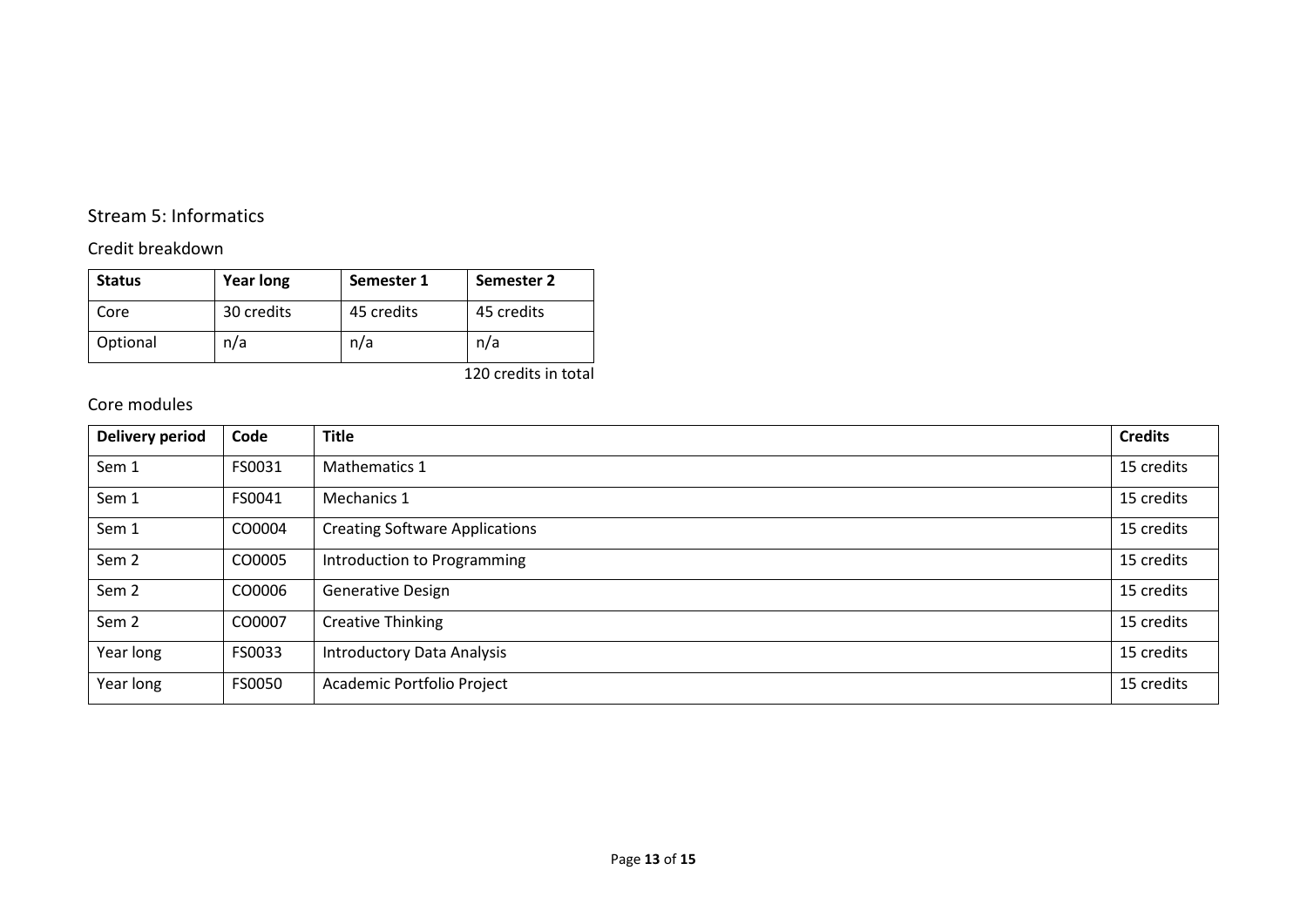## **Appendix 2: Module specifications**

See undergraduat[e module specification database](http://www.le.ac.uk/sas/courses/documentation) (Note - modules are organized by year of delivery).

## **Appendix 3: Progression Table**

| <b>Degree Programme</b>          | <b>Additional Progression Requirements</b>                                                                                                                         |  |  |  |  |  |  |  |  |  |
|----------------------------------|--------------------------------------------------------------------------------------------------------------------------------------------------------------------|--|--|--|--|--|--|--|--|--|
| Chemistry                        | In addition to passing FS0031 with a module mark of at least 40%, a mark of at least 40% must be obtained in the FS0031 exam.                                      |  |  |  |  |  |  |  |  |  |
| <b>BSc with Foundation Year</b>  | In addition to passing CH0062 with a module mark of at least 40%, a student must complete 75% of the laboratory sessions and associated<br>write-ups.              |  |  |  |  |  |  |  |  |  |
| <b>Computer Science</b>          |                                                                                                                                                                    |  |  |  |  |  |  |  |  |  |
| <b>BSc with Foundation Year</b>  | None                                                                                                                                                               |  |  |  |  |  |  |  |  |  |
| <b>Creative Computing</b>        |                                                                                                                                                                    |  |  |  |  |  |  |  |  |  |
| <b>BSc with Foundation Year</b>  | None                                                                                                                                                               |  |  |  |  |  |  |  |  |  |
| Engineering                      | In addition to passing FS0031 and FS0032 with a module mark of at least 40%, a mark of at least 40% must be obtained in each of the FS0031<br>and FS0032 exams.    |  |  |  |  |  |  |  |  |  |
| <b>BEng with Foundation Year</b> | In addition to passing FS0023 with a module mark of at least 40%, a student must complete four out of the five laboratory sessions that occur<br>in each semester. |  |  |  |  |  |  |  |  |  |
| Geography                        | None                                                                                                                                                               |  |  |  |  |  |  |  |  |  |
| <b>BSc with Foundation Year</b>  |                                                                                                                                                                    |  |  |  |  |  |  |  |  |  |
| Geology                          |                                                                                                                                                                    |  |  |  |  |  |  |  |  |  |
| <b>BSc with Foundation Year</b>  | None                                                                                                                                                               |  |  |  |  |  |  |  |  |  |
| <b>Mathematics</b>               | In addition to passing FS0031 and FS0032 with a module mark of at least 40%, a mark of at least 40% must be obtained in each of the FS0031                         |  |  |  |  |  |  |  |  |  |
| <b>BSc with Foundation Year</b>  | and FS0032 exams.                                                                                                                                                  |  |  |  |  |  |  |  |  |  |
| <b>Natural Sciences</b>          |                                                                                                                                                                    |  |  |  |  |  |  |  |  |  |
| <b>BSc with Foundation Year</b>  | None                                                                                                                                                               |  |  |  |  |  |  |  |  |  |
| Physics and Astronomy            | In addition to passing FS0031 and FS0032 with a module mark of at least 40%, a mark of at least 40% must be obtained in each of the FS0031                         |  |  |  |  |  |  |  |  |  |